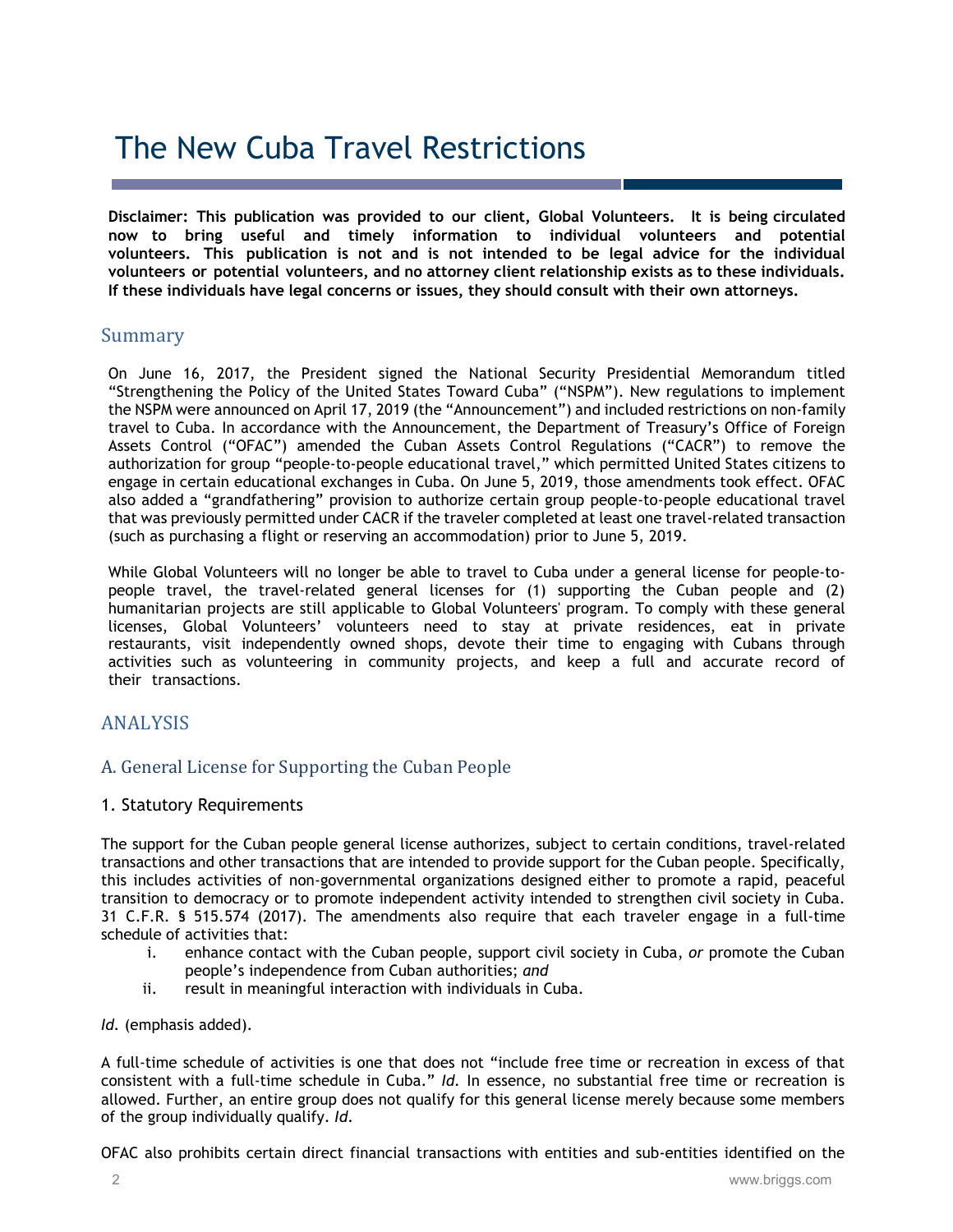State Department's Cuba Restricted List (the "Restricted List"). *Id.* For purposes of this prohibition, a person engages in a direct financial transaction by engaging in a transfer of funds whose originator or ultimate beneficiary is an entity or sub-entity on the Restricted List, including a transaction by wire transfer, credit card, check, or payment of cash. [1](#page-1-0) 31 C.F.R. § 515.209 (2017). Simply put, this prohibits travelers from frequenting state-run businesses and institutions, such as hotels and restaurants. Please visit the following cite to view the most up-to-date Restricted List: http://www.state.gov/e/eb/tfs/spi/cuba/cubarestrictedlist/index.htm. Additionally, OFAC requires individuals to keep a full and accurate record of each transaction engaged in and such record shall be available for at least five years after the date of such transaction. 31 C.F.R. § 515.601 (1997).

# 2. Global Volunteers' Compliance

Global Volunteers is already substantially complying with the support for the Cuban people general license requirements. The amendment provides examples of travel that qualifies for the general license, such as:

- i. staying in a room rented at a private residence ("casa particulars");
- ii. eating at privately-owned Cuban restaurants ("paladares");
- iii. shopping at privately-owned stores run by self-employed Cubans (cuentaproposita);
- iv. having breakfast with one's host family;
- v. volunteering with a recognized non-governmental organization to build a school for underserved Cuban children with the local community;
- vi. renting bicycles to explore the streets of Havana; and
- vii. visiting an art museum.

#### 31 C.F.R. § 515.574.

Global Volunteers' website includes a number of testimonials from previous volunteers and a basic outline of what the Cuba trip's activities are, including among other things, experiencing the Cuban culture and connecting with the Cuban people, staying in casa particulars and enjoying breakfast with the host families, dining at local restaurants, promoting civil society, teaching English to children, and visiting a number of museums. All of these activities appear to qualify for the supporting the Cuban people general license, provided the travelers are maintaining a full-time schedule and avoiding any establishments on the Restricted List. Nonetheless, Global Volunteers should do the following three things to ensure that the general license covers the trip:

First, Global Volunteers should publish a more detailed itinerary to confirm that the volunteers' non-work days still involve a full-time schedule of activities that comply with the statutory requirements;

Second, to prevent volunteers from visiting a blacklisted institution, Global Volunteers should alert travelers to any entities or sub-entities on the Restricted List that are in the vicinity of where they will be visiting; and

Third, Global Volunteers must verify that the "tourist class hotel" volunteers stay at in Ciego de Avila is not on the Restricted List or at least was not on the list when the rooms were booked. To eliminate uncertainty, Global Volunteers should consider switching to casa particulars for all of its Cuba volunteers.

If Global Volunteers implements these suggestions and maintains full and accurate records, the trip should comply with the support for the Cuban people general license requirements.

<span id="page-1-0"></span><sup>&</sup>lt;sup>1</sup> Note that this t apply to transactions related to travel or commercial engagements that were initiated or in place prior to the date that the entity or sub-entity was added to the Restricted List.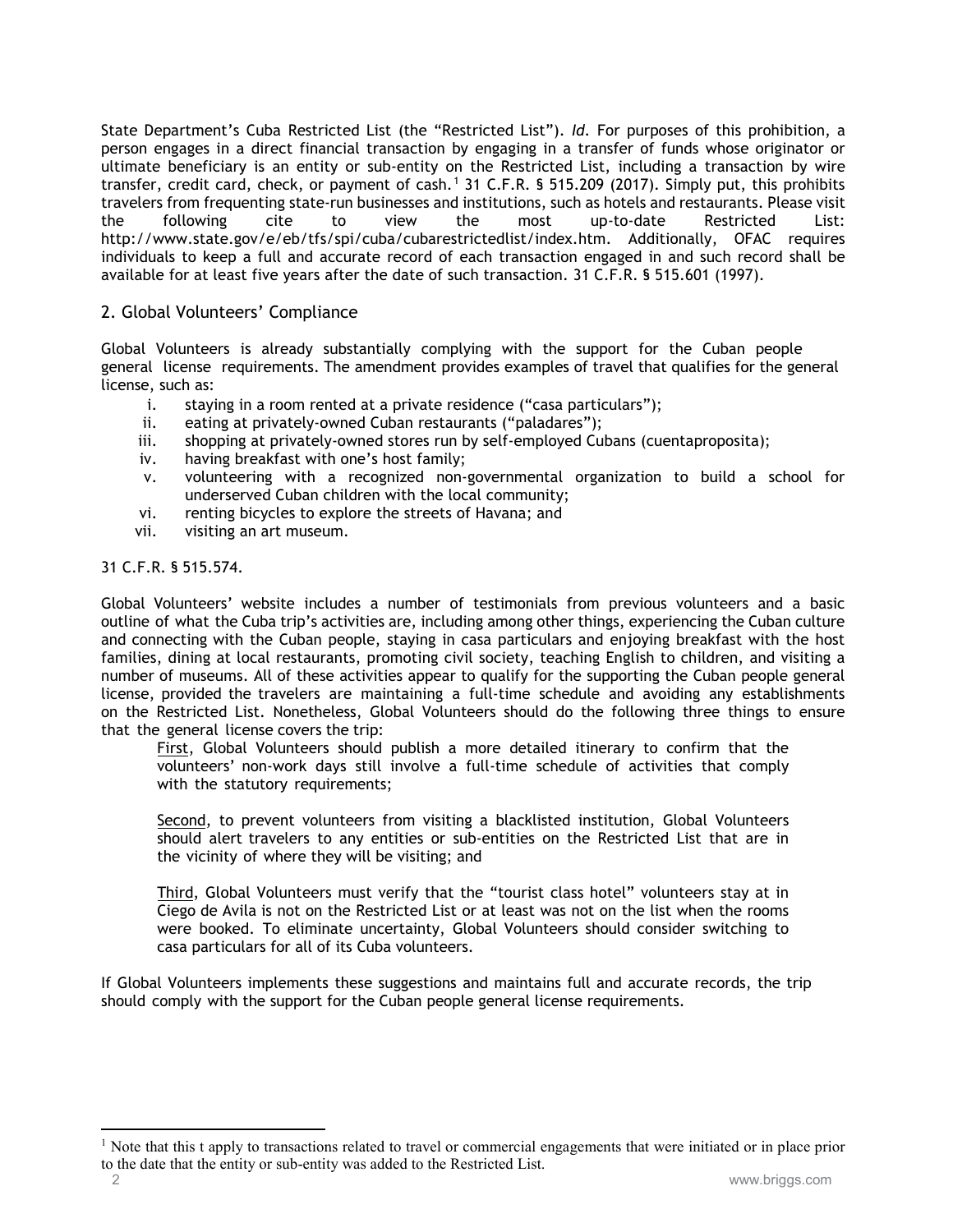# B. General License for Humanitarian Projects

# 1. Statutory Requirements

OFAC has issued a general license that authorizes, subject to certain conditions, "transactions, including travel-related transactions, that are related to humanitarian projects in or related to Cuba that are designed to directly benefit the Cuban people." 31 C.F.R. § 515.575 (2017). Authorized humanitarian projects include:

- i. medical and health-related projects;
- ii. construction projects intended to benefit legitimately independent civil society groups;
- iii. disaster preparedness, relief, and response;
- iv. historical preservation;
- v. environmental projects;
- vi. projects involving formal or non-formal education training on the following topics: entrepreneurship and business, civil education, journalism, advocacy and organizing, adult literacy, or vocational skills;
- vii. community-based grassroots projects;
- viii. projects suitable to the development of small-scale private enterprise;
- ix. projects that are related to agricultural and rural development that promote independent economic activity;
- x. microfinancing projects, except for loans, extensions of credit, or other financing prohibited by § 515.208; and
- xi. projects to meet basic human needs.

# *Id.*

Individuals traveling pursuant to this general license are subject to the same full-time schedule requirement and record keeping obligation imposed by the general license for supporting the Cuban people. *Id.* Specifically, the traveler must: (1) maintain a schedule of activities that does not include free time or recreation in excess of that consistent with a full-time schedule; and (2) keep a full and accurate record of each transaction engaged in and such record shall be available for at least five years after the date of such transaction. Similarly, an entire group does not qualify for this general license merely because some members of the group individually qualify. *Id.*

# 2. Global Volunteers' Compliance

While most of the volunteers' activities will satisfy the requirements of the general license for supporting the Cuban people, some will also satisfy the requirements of the humanitarian projects general license. For instance, Global Volunteers' website mentions activities such as community gardening, working with the woman's craft cooperative, elder support, and light construction as typical of the Cuba trip. These activities likely fall under the authorized categories of humanitarian projects that are: related to agriculture and rural development that promote independent activity; suitable to the development of small-scale private enterprises; meet basic human needs; and construction intended to benefit legitimately independent civil society groups. If Global Volunteers' volunteers maintain a full-time schedule and keep full and accurate records, the travel will likely qualify for the humanitarian projects general license.

As a caveat, although there is no mention of the Restricted List in 31 C.F.R. § 515.575, Global Volunteers will also be relying on the support for the Cuban people general license, so it is advisable to avoid any entity or sub-entity on the list.